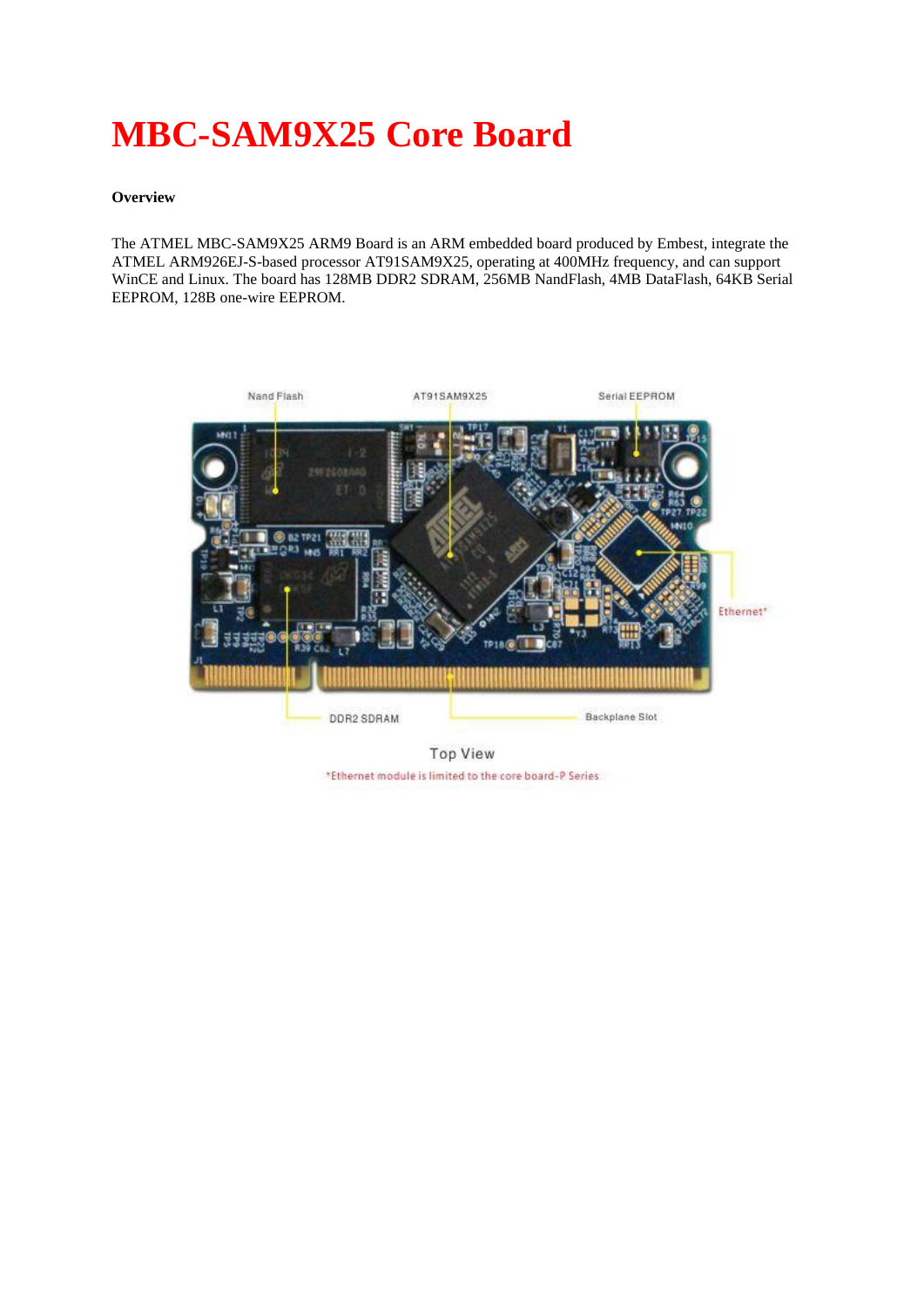Serial Data Flash



1-wire EEPROM

**Bottom View** 

#### **Hardware Features**

- ARM926EJ-S™ ARM® Thumb® Processor running up 400 MHz @ 1.0V +/- 10%
- 16 Kbyte Data Cache, 16 Kbyte Instruction Cache, Memory Management Unit
- One 64 KByte internal ROM embedding bootstrap routine: Boot on NandFlash, SDCard, Dataflash or serial dataflash
- Programmable order
- One 32 KByte internal SRAM, single-cycle access at system speed
- External 128MB DDR2 SDRAM, 256MB NandFlash, 4MB DataFlash, 64KB Serial EEPROM, 128B one-wire EEPROM
- 10/100Mbps Ethernet MAC controller(only for MBC-SAM9X25-P)

## **Software Features(updating)**

#### **Test routines and resources based on MDK**

| <b>Project</b> | <b>Description</b>                                   |
|----------------|------------------------------------------------------|
| audio          | Audio test                                           |
| nandflash      | Get familiar with the Nandflash operation            |
| fatfs          | Get familiar with the basic operation of file system |
| filacyctam     | Base on EAT file system and Embedded                 |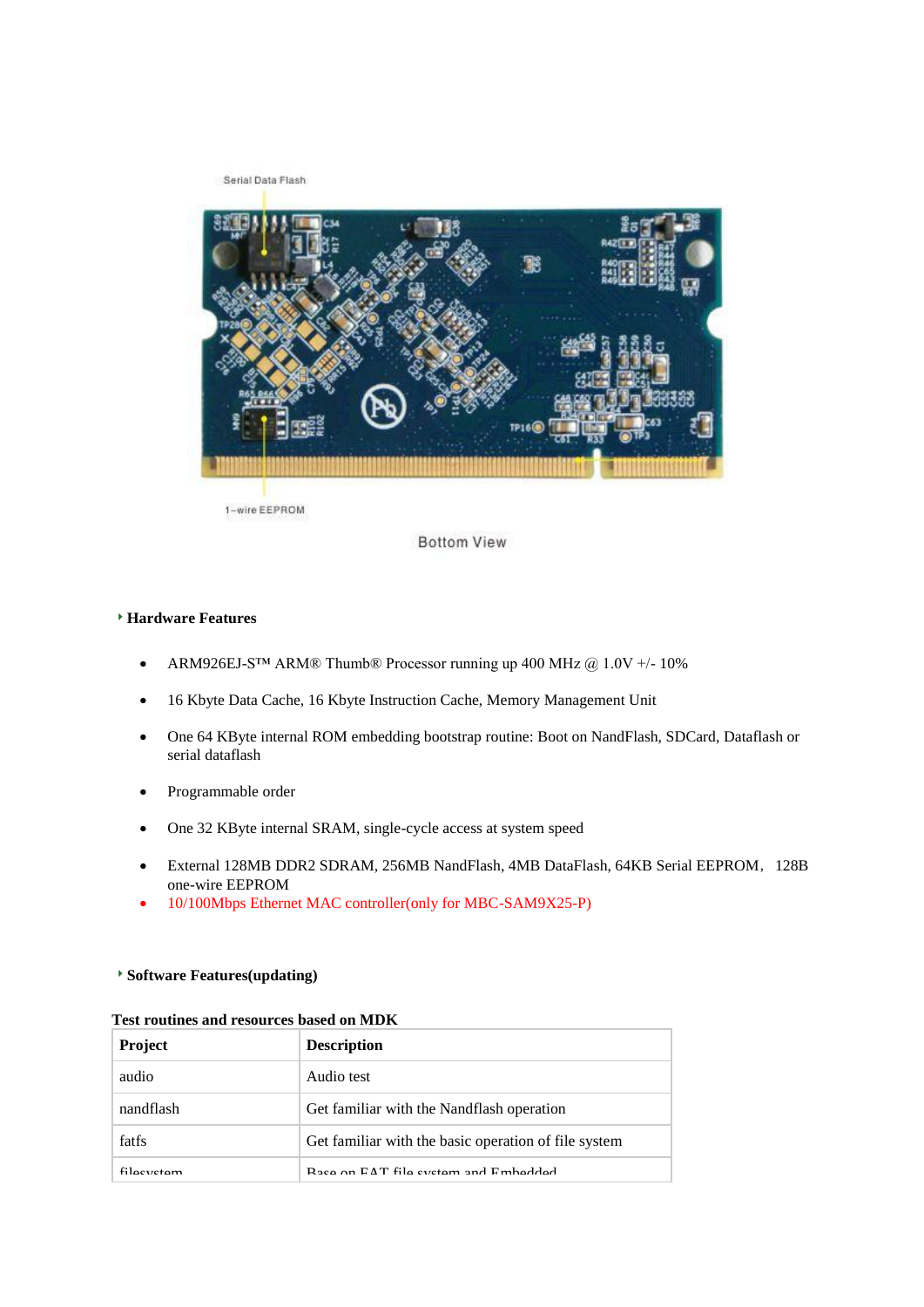|                         | file system lib implementation                                |
|-------------------------|---------------------------------------------------------------|
| datafalsh               | Use SPI interface to access dataflash code efficiency.        |
| twi-eeprom              | Applying the twi host to access the eeprom chip               |
| rtt                     | The application of the real-time/timer                        |
| rtc                     | The application of the real-time clock                        |
| twi                     | The application of twi with the Master and<br>slave           |
| emac                    | the application of the Ethernet                               |
| emac_uip_helloworld     | The implementation of<br>web-server and the telnet the device |
| emac_uip_telnetd        | The application of remote access                              |
| emac_uip_webserver      | The application of the web server                             |
| sdmmc                   | The application of sdcard interface                           |
| sdcard                  | The application of sdcard                                     |
| fatfs_sdcard            | The application of file system and the sdcard                 |
| usb_device_core         | The application of USB UDPinterface                           |
| usb_device_hid_transfer | The application of USB Human Interface Device class           |
| usb_device_cdc_serial   | The application of USB Communication<br>Device class          |
| usb_device_hid_keyboard | Base on the USB HIDdriver, the button test                    |
| buzzer                  | The application of the buzzer                                 |
| tsensor                 | The application of the temperature sensor                     |
| lcd                     | The application of the lcd                                    |
| touchscreen             | The application of the touchscreen                            |
| <b>Button</b>           | Use the interruption to test the button                       |

# **Linux-based operating system kernel driver source list**

| <b>Type</b>                            | <b>Function</b> | <b>Description</b>                                                                                                                                                                                                                                     | <b>Source</b><br>code |
|----------------------------------------|-----------------|--------------------------------------------------------------------------------------------------------------------------------------------------------------------------------------------------------------------------------------------------------|-----------------------|
|                                        | AT91Bootstrap   | <b>Boot Uboot</b>                                                                                                                                                                                                                                      | ٦                     |
|                                        |                 | Version: UBoot 1.3.4                                                                                                                                                                                                                                   |                       |
| <b>Bootloader</b><br>U <sub>boot</sub> |                 | Functions:<br>1. Support NandFlash erase, read and write<br>2. Support image download through NET<br>3. Support environment variables set and save<br>4. Support the memory content display, contrast,<br>changes<br>5. Support bootm and bootargs set | N                     |
| Kernel and Drivers                     | Kernel          | Version: Linux-2.6.30                                                                                                                                                                                                                                  |                       |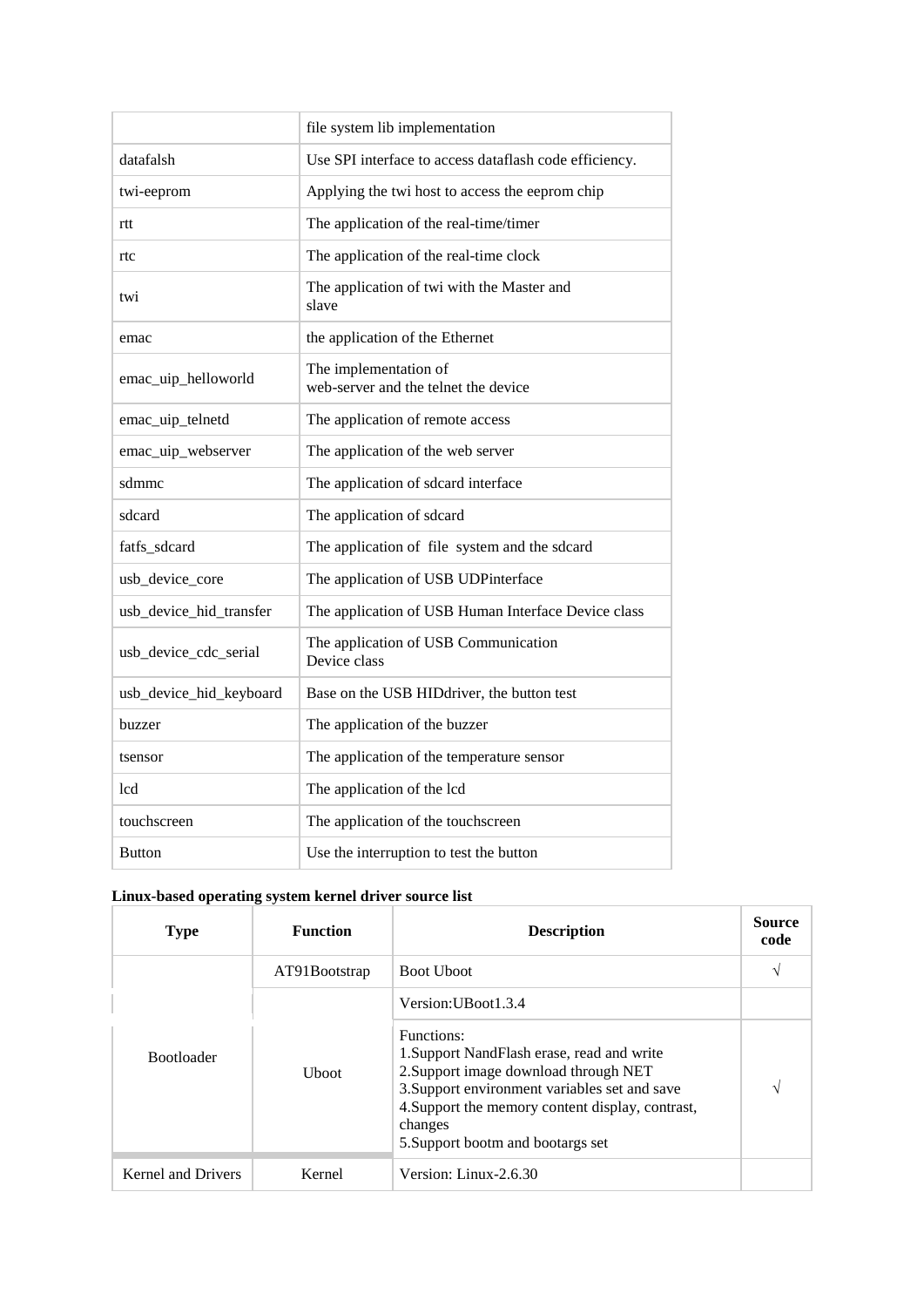|                   | <b>System Clock</b>        | System frequency: 400MHz                                                                 |           |
|-------------------|----------------------------|------------------------------------------------------------------------------------------|-----------|
|                   | Display driver             | Support a variety of different size LCD screen,<br>resolution, adjustable                | $\sqrt{}$ |
|                   | Touchscreen                | Touchscreen driver                                                                       | $\sqrt{}$ |
|                   | DM9000                     | DM9000 driver                                                                            | $\sqrt{}$ |
|                   | <b>HSMMC</b>               | SD/MMC/SDIO driver                                                                       | $\sqrt{}$ |
|                   | $\overline{C}$             | I2C driver                                                                               | $\sqrt{}$ |
|                   | <b>SPI</b>                 | SPI driver                                                                               | $\sqrt{}$ |
|                   | <b>NANDFLASH</b>           | Support 512 Byts small Page, 2K bytes large Page                                         | $\sqrt{}$ |
|                   | <b>SERIAL</b>              | Serial driver                                                                            | $\sqrt{}$ |
|                   | <b>WAVEDEV</b>             | Audio driver, support AC97 and IIS, default driver is<br><b>IIS</b> (WM8731)             | $\sqrt{}$ |
|                   | <b>USB Host</b>            | Support USB keyboard, mouse and U disk                                                   | $\sqrt{}$ |
|                   | <b>DMA</b>                 | DMA driver                                                                               | $\sqrt{}$ |
|                   | <b>USB</b> Gadget          | USB Gadget driverFucntion: Support a 32MB<br>NandFlash as U disk to use                  | $\sqrt{}$ |
| File System       | Jffs2 file system          | Support jffs2 file system                                                                |           |
| Cross Compiler    | arm-none-linux-<br>gnueabi | Cross tool chain                                                                         | $\sqrt{}$ |
| Download tools in | HyperTerminal              | Serial debug terminal, USB download the image tool                                       |           |
| PC                | SAM-<br><b>BA1.13+USB</b>  | SAM-BA downloads Bootloader and kernel to<br>NandFlash on the board through the USB line |           |

## **WinCE-based operating system kernel BSP source list**

| <b>Type</b>       | <b>Function</b>  | <b>Description</b>                                                                                                                                                                                                                                                                                                                | Source<br>code |
|-------------------|------------------|-----------------------------------------------------------------------------------------------------------------------------------------------------------------------------------------------------------------------------------------------------------------------------------------------------------------------------------|----------------|
|                   | <b>FirstBoot</b> | Boot Eboot, provide source and the last image<br>FIRSTBOOT.nb0                                                                                                                                                                                                                                                                    |                |
| <b>Bootloader</b> | Eboot            | Provide source and the last image Eboot.nb0<br><b>Eboot Function:</b><br>1. NET download: Can set Mac address, static IP,<br>dynamic DHCP IP, and download WinCE kernel<br>2. Format Nand Flash<br>3. Set startup delay time<br>4. Set the kernel address in the NandFlash, the<br>address in the RAM, and the size of the kernel |                |
|                   | Kernel           | Version: WinCE6.0                                                                                                                                                                                                                                                                                                                 |                |
| Kernel and Drives | System Clock     | System frequency: 400MHz                                                                                                                                                                                                                                                                                                          |                |
|                   | Display          | LCD driver, Support the $480 * 272$ display                                                                                                                                                                                                                                                                                       | ٦              |